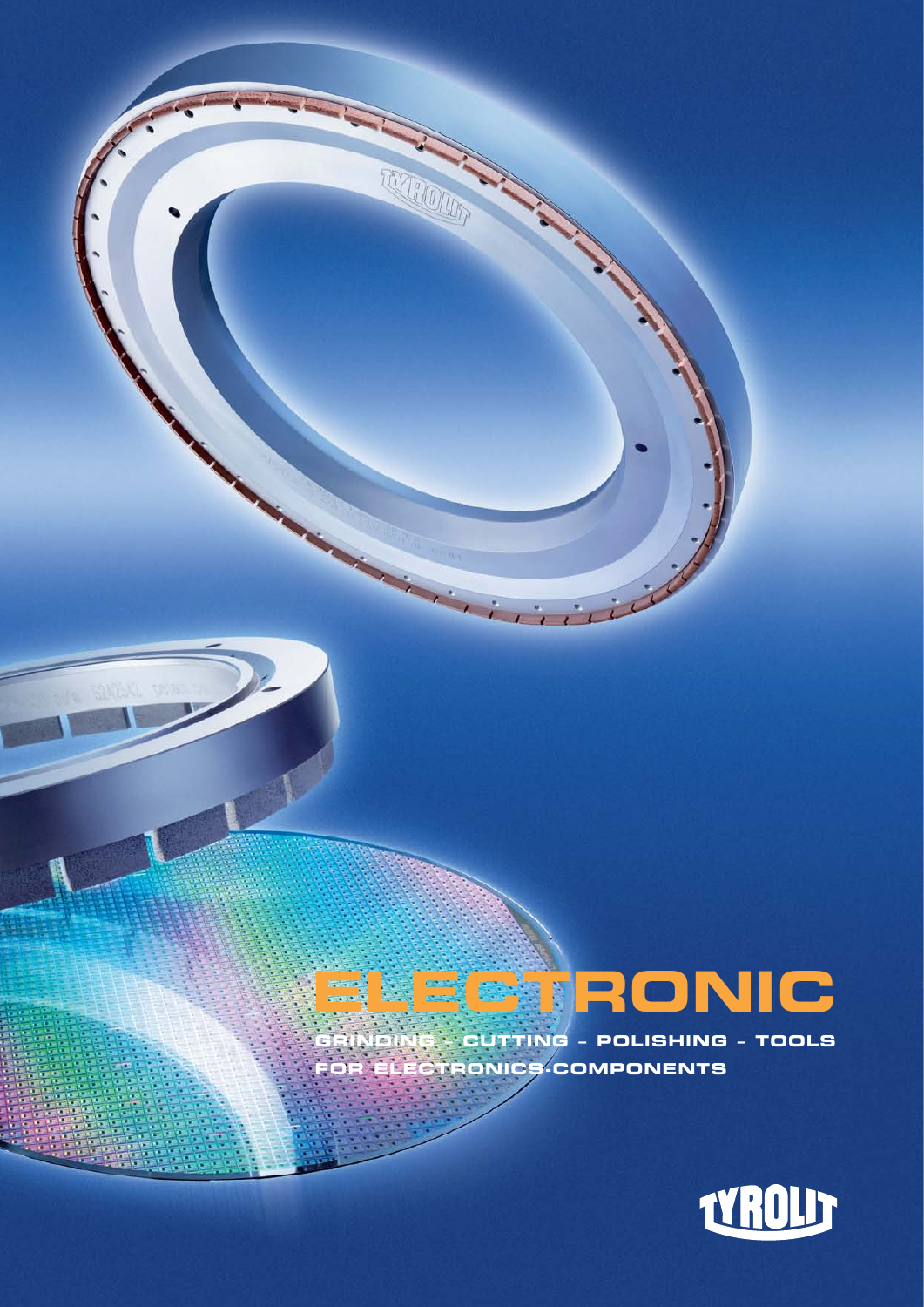## **Innovation**



**As today's innovations become tomorrow's standards our customers are permanently facing new challenges. Via intensive R&D we deliver optimum solutions to complex problems. So choose TYROLIT for today and tomorrow.**





#### Choice of bond



**The bond and core are decisive in obtaining the optimum use of the grain.**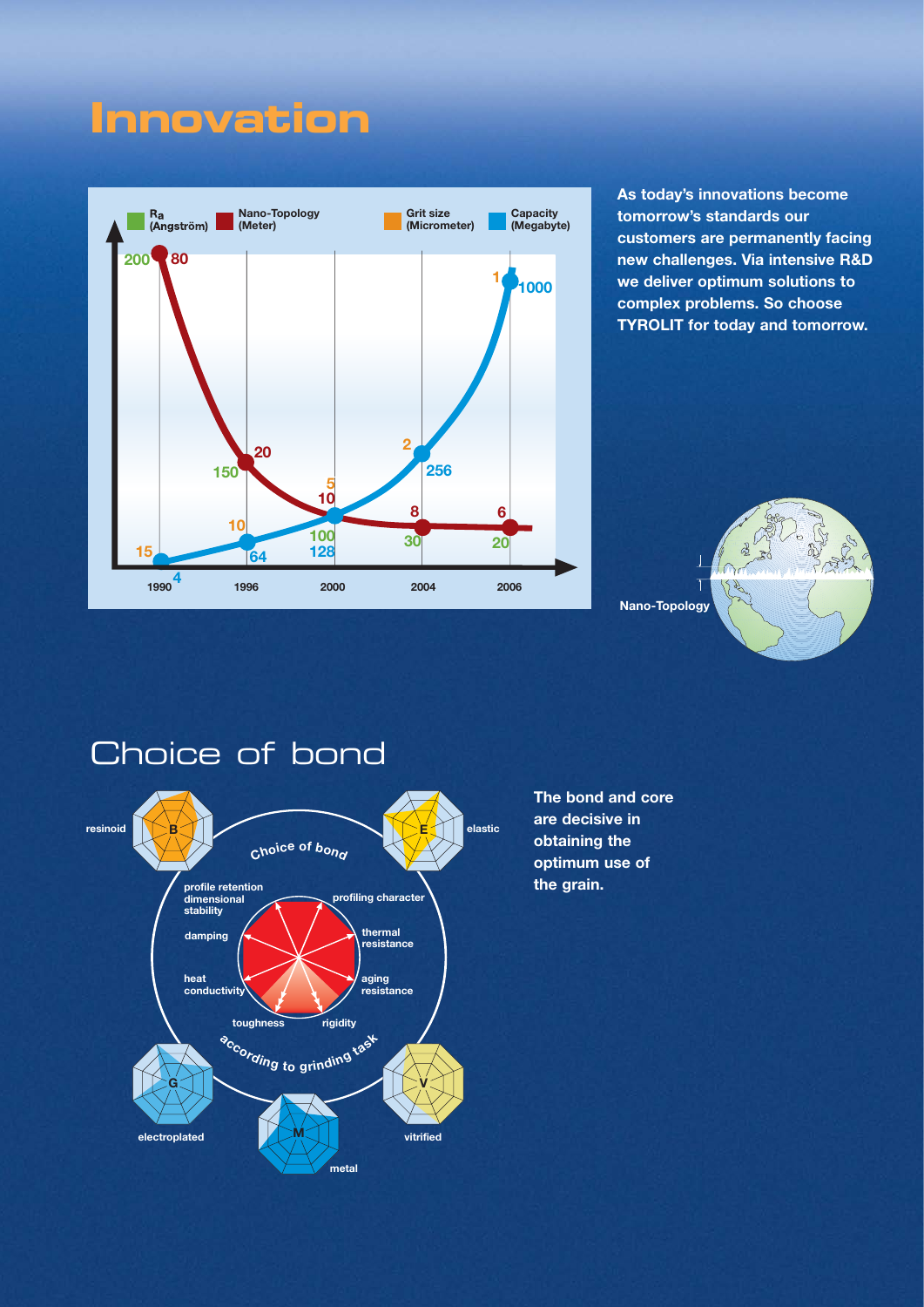# **Wafer-Manufacturing**

## Ingot Grinding Principle (1)



| <b>SPECIFICATION</b> | D 76 C 75 B Resinoid Bond                                          |
|----------------------|--------------------------------------------------------------------|
| <b>SHAPE</b>         | 6M2 03226B<br>$150 \times 30 \times 76$<br>$7,5 - 5 \times V$ 39,8 |

## Ingot Grinding Principle (2)



Plunge-Cut Grinding

| <b>SPECIFICATION</b> | D 181 C100 B Resinoid Bond                      |
|----------------------|-------------------------------------------------|
| <b>SHAPE</b>         | 1A1<br>$500 \times 40 \times 203,2$<br>$40 - 4$ |

#### Edge Grinding Principle



|              | <b>SPECIFICATION</b>   D 20 C100 M Metal Bond |
|--------------|-----------------------------------------------|
| <b>SHAPE</b> | 1S1 (07833A)<br>$\varnothing$ 50 mm - 200 mm  |

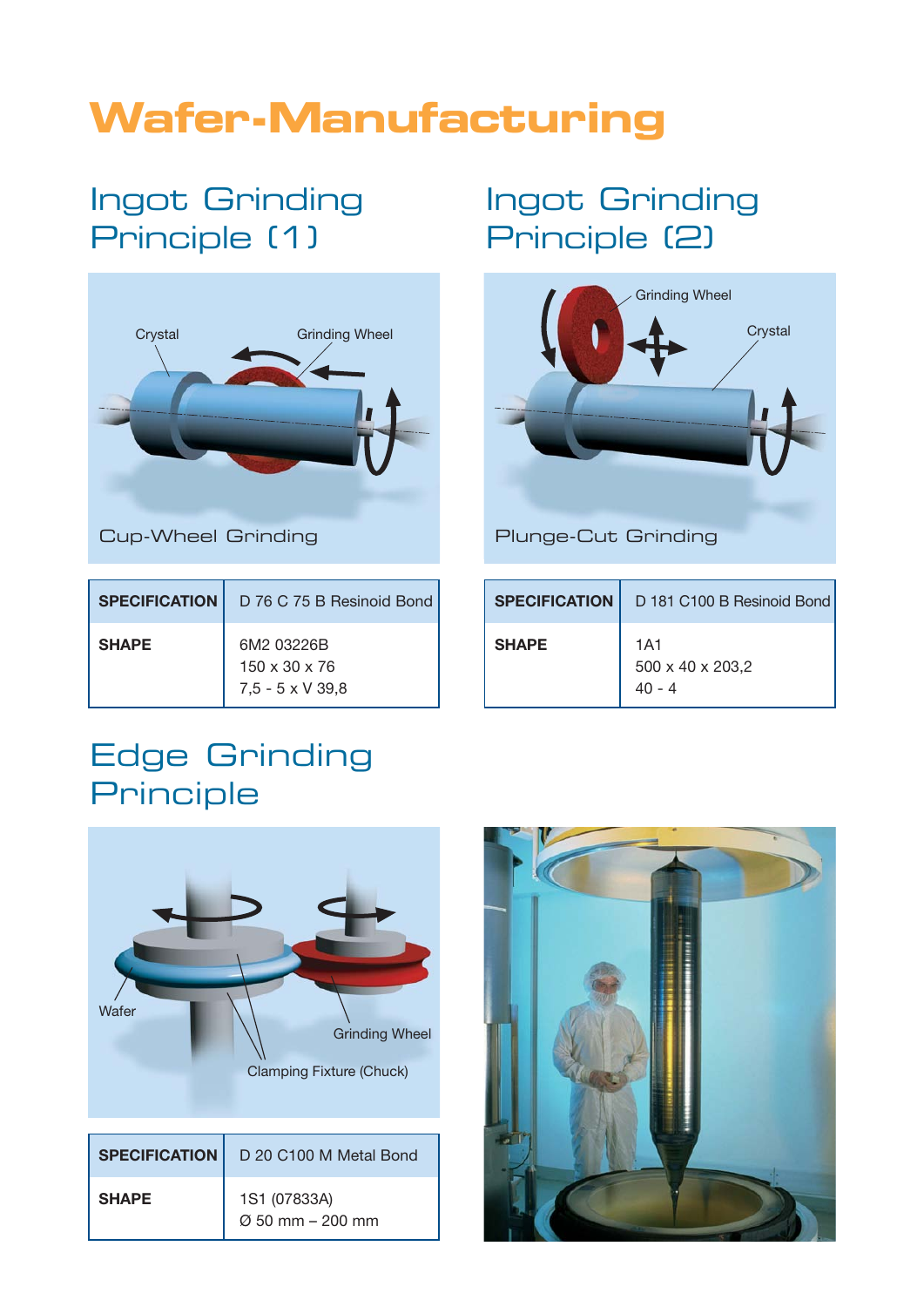

## Single Side Grinding (SSG)



| <b>SHAPE</b>      | 2 A 7 SM                                                                                                                                                                                                           |                                                                                                                    |
|-------------------|--------------------------------------------------------------------------------------------------------------------------------------------------------------------------------------------------------------------|--------------------------------------------------------------------------------------------------------------------|
| <b>WHEEL SIZE</b> | $208,7 \times 26,5 \times 158,1 / 203 - 4 - 8,5$<br>$313 \times 31 \times 237 / 302 - 4 - 8,5$<br>254 x 36,5 x 155 / 250 - 4 - 8,5<br>$254 \times 31 \times 210 / 250 - 3 - 6$<br>370 x 31,5 x 320 / 331,5 - 3 - 7 | Disco (82IF / 800 Serie)<br>Disco (8000 Serie)<br>Okamoto (VG502 / GNX200)<br>$G + N$ (Multinano)<br>Supfina (MWG) |

|                      | 33                                              |                                           |                                                  |                                             |
|----------------------|-------------------------------------------------|-------------------------------------------|--------------------------------------------------|---------------------------------------------|
| Grit Type<br>Diamond | <b>Grit Size</b><br>1 m <b>m</b> :<br>60 mm $V$ | <b>Bond</b><br>Vitrified (V)<br>Resin (B) | Application<br>Chip Maker (C)<br>Wafer Maker (W) | Bond Type<br>1 soft $\frac{1}{2}$<br>5 hard |

Note: SSG grinding wheels are produced in clean rooms and metal free; different dimensions on request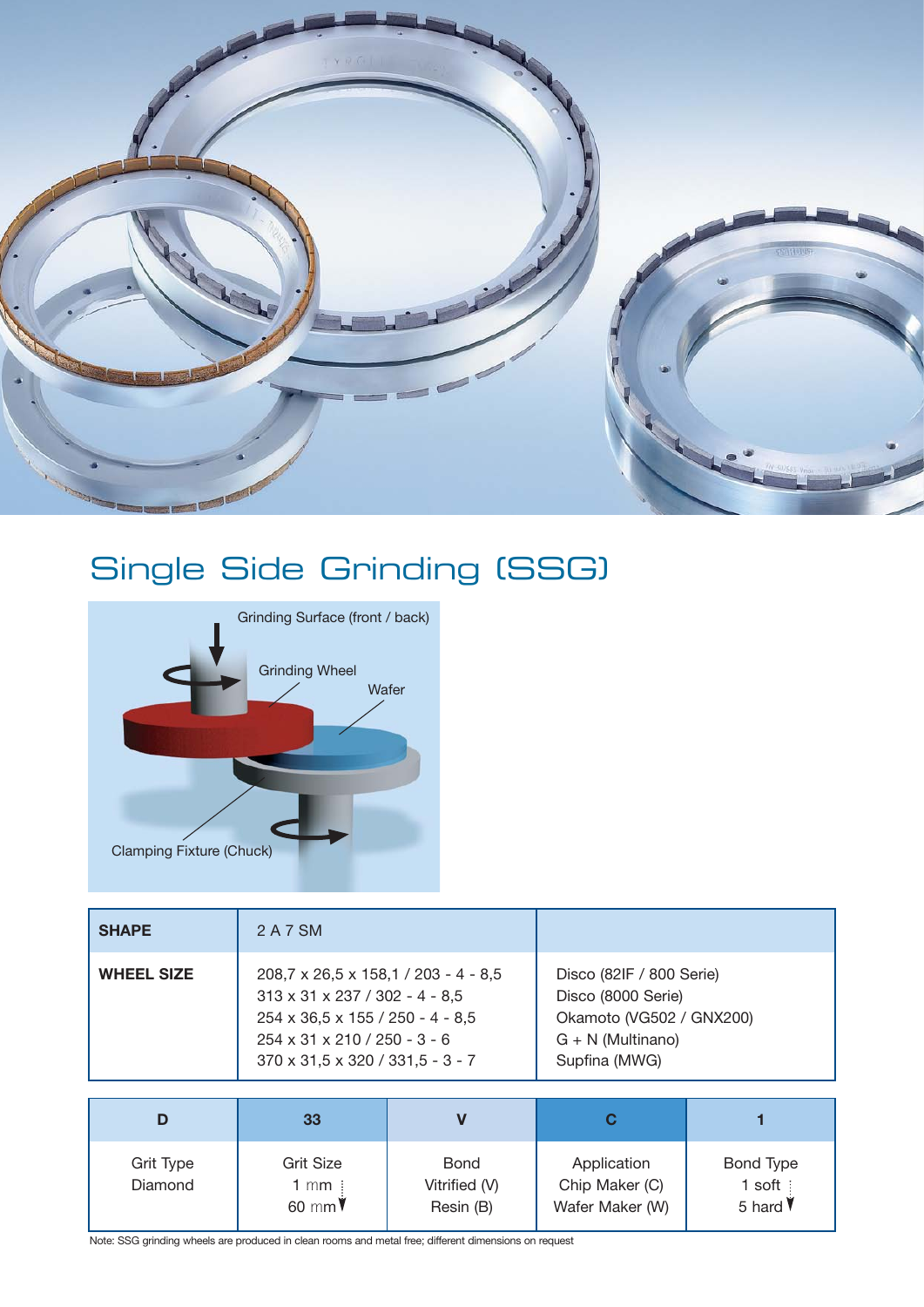#### Double Disc Grinding (DDG)



Note: SSG grinding wheels are produced in clean rooms and metal free; different dimensions on request

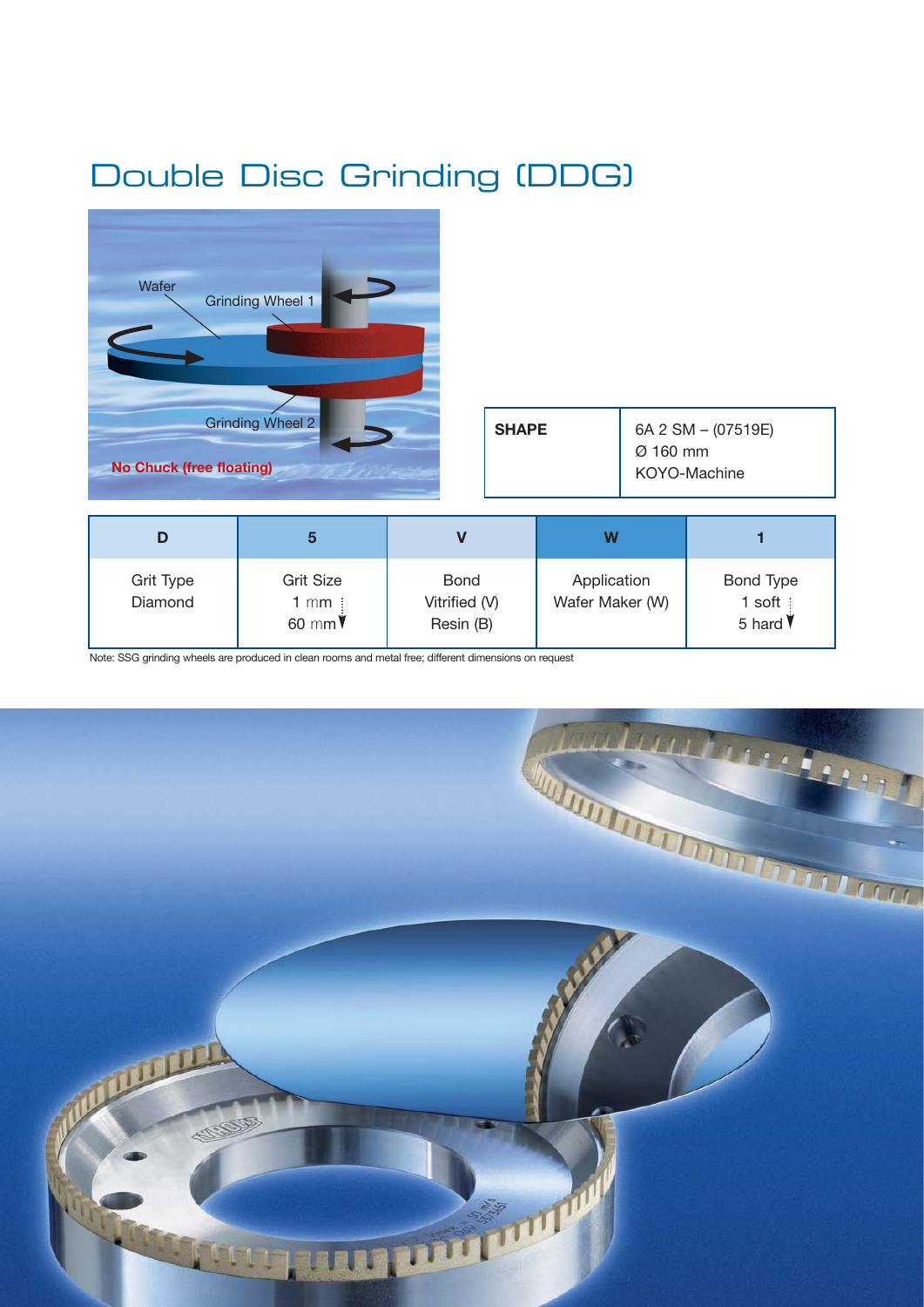## Cutting of Electronics-Components **Electronics–Components**

#### **Standard Cutting Blades**

Diamond tools for the cutting of: ceramics, porcelain, minerals etc ...

| <b>1A1R</b>                                                      | $D$ 126 – B                | $D$ 126 – M | $D$ 151 – B      | B  |
|------------------------------------------------------------------|----------------------------|-------------|------------------|----|
| $D \times T \times H$                                            |                            |             |                  | Μ. |
| $100 \times 0.4 \times 12.7$<br>100 x 1,0 x 20                   | 100660                     | 169213      |                  |    |
| 125 x 0,4 x 12,7                                                 |                            | 165653      |                  |    |
| 125 x 0.5 x 12.7<br>$125 \times 0.8 \times 20$<br>125 x 1,0 x 20 | 164256<br>149205<br>101000 |             |                  |    |
| 150 x 0,5 x 12,7                                                 |                            | 169199      |                  |    |
| 150 x 0,8 x 12,7<br>$150 \times 1.0 \times 20$                   | 169200<br>317532           |             | 278979           |    |
| 175 x 0,8 x 12,7<br>175 x 1,0 x 22                               | 169202                     |             | 497731           |    |
| 200 x 0,8 x 22                                                   |                            |             | 17881            |    |
| 200 x 1,0 x 22<br>200 x 1,1 x 22                                 | 169206                     | 169204      |                  |    |
| 200 x 1,2 x 30<br>200 x 1,2 x 32                                 |                            |             | 876231<br>853809 |    |
| 200 x 1,2 x 40<br>250 x 1,1 x 32                                 | 169208                     | 169209      | 625721           |    |
| 250 x 1,2 x 30                                                   | 26227                      |             |                  |    |
| $300 \times 1,2 \times 30$<br>300 x 1,8 x 32                     | 48013<br>169210            |             |                  |    |
| 350 x 1,8 x 32                                                   |                            |             | 169211           |    |

**Macro Cutting Blades**

| <b>Shape</b> |        |                 | Grit Type   Grit Size   Concentration   Bond Type |                       | <b>O.D.</b>                          | <b>Thickness</b>                   | I.D.                                        |
|--------------|--------|-----------------|---------------------------------------------------|-----------------------|--------------------------------------|------------------------------------|---------------------------------------------|
| 1A8          | D<br>В | $2 - 100 \mu m$ | $20 - 200$                                        | Res B(B)<br>Metal (M) | 50 mm<br>100 mm $\blacktriangledown$ | $0,100 \text{ mm}$ :<br>$0.400$ mm | 20 mm $\frac{1}{2}$<br>50 mm $\blacksquare$ |

Example: 1A8 76,2 x 0,2 x 40,05 D34C100B Type 186395



.. (resin) easy cutting for hard materials

... (metal) high lifetime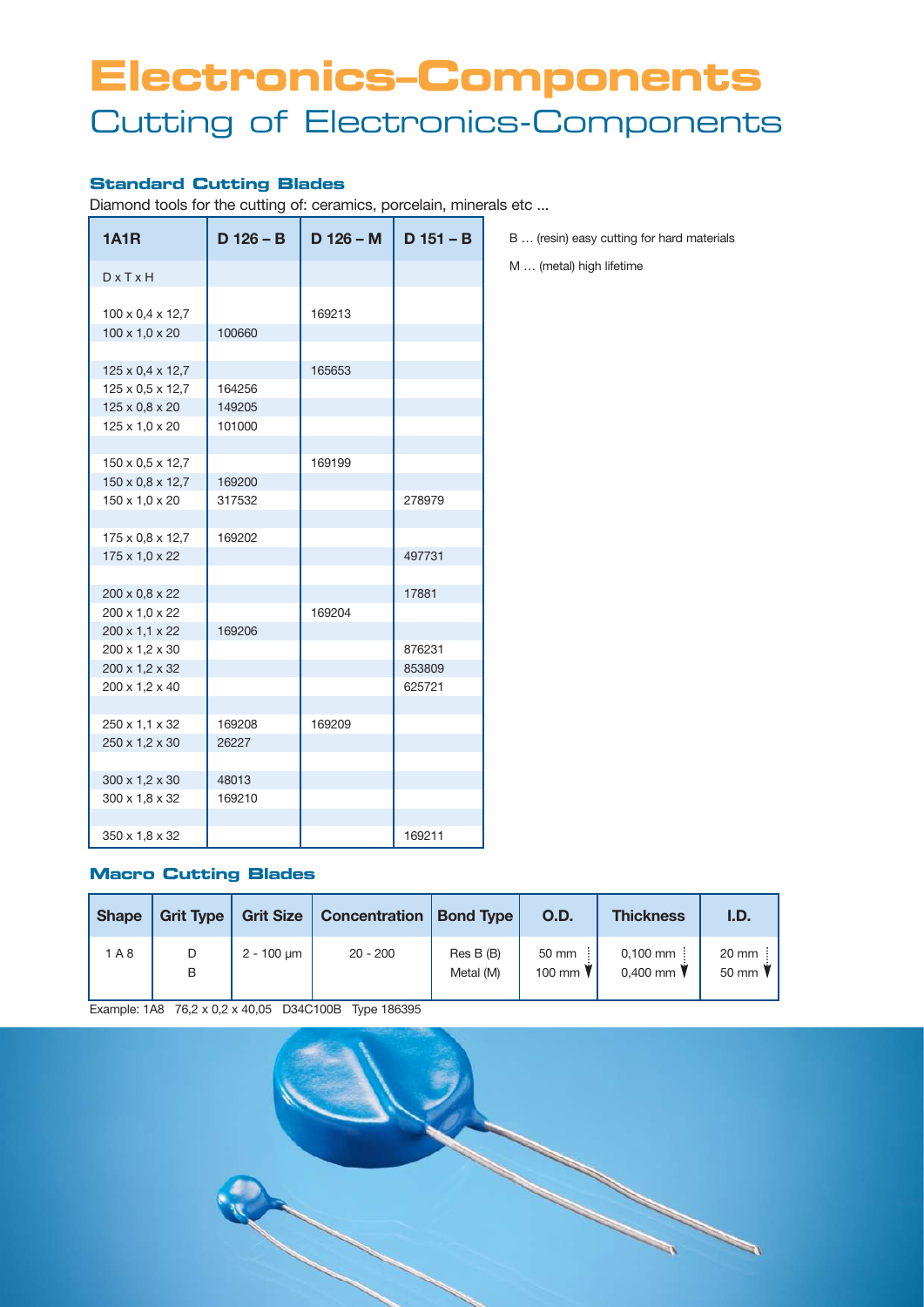#### Slot Cutting of Electronics-Components

Tools for cutting and slot-cutting

| <b>Type</b> | <b>Shape</b>      | <b>Dimensions</b>          | <b>Specification</b> | <b>Application</b> |
|-------------|-------------------|----------------------------|----------------------|--------------------|
|             |                   | $D \times Tx$ H            |                      |                    |
| 108019      | 1A8               | $10 \times 0.3 \times 3$   | D 64 C 50 M          | Ceramicfilter      |
| 916831      | <b>1A8</b>        | $10 \times 0.4 \times 3$   |                      |                    |
| 68922       | 1A8               | $10 \times 0.5 \times 3$   |                      |                    |
| 106836      | <b>1A8</b>        | $10 \times 0.6 \times 3$   |                      |                    |
| 106837      | 1A8               | $10 \times 0.8 \times 3$   |                      |                    |
| 913365      | <b>1A8</b>        | $10 \times 1 \times 3$     |                      |                    |
| 108017      | 1A8               | $10 \times 3 \times 3$     |                      |                    |
| 190303      | <b>1A8</b>        | $25 \times 0.5 \times 6$   | D 64 C 50 M          | Ceramicfilter      |
| 23794       | 1A8               | $40 \times 0.3 \times 6$   | D 64 C 50 M          | Ceramicfilter      |
| 802766      | <b>1A8</b>        | $40 \times 0.4 \times 6$   |                      |                    |
| 34144       | 1A8               | $40 \times 0.6 \times 6$   |                      |                    |
| 94139       | <b>1A8</b>        | $40 \times 0.8 \times 6$   |                      |                    |
| 913365      | 1A8               | $40 \times 1.0 \times 6$   |                      |                    |
| 94148       | <b>1A8</b>        | $40 \times 1.2 \times 6$   |                      |                    |
| 913370      | 1A8               | $40 \times 1.4 \times 6$   |                      |                    |
| 923572      | <b>1A8</b>        | $40 \times 1.6 \times 6$   |                      |                    |
| 935615      | 1A8               | $40 \times 2.0 \times 6$   |                      |                    |
| 749004      | <b>1A8</b>        | 80 x 1 x 60                | D 64 C 50 M          | Ceramicfilter      |
| 859942      | <b>1A1R</b>       | $100 \times 0.4 \times 20$ | <b>D 64 GST</b>      | Ceramicfilter      |
| 859943      | 1A <sub>1</sub> R | $100 \times 0.6 \times 20$ | <b>D 64 GST</b>      |                    |
| 787079      | 1A8               | 125 x 0,5 x 105            | D 64 C 50 M          | Ceramicfilter      |
| 794700      | <b>1A8</b>        | 125 x 0.6 x 105            | D 64 C 50 M          |                    |
| 794702      | 1A8               | 125 x 0,7 x 105            | D 64 C 50 M          |                    |



#### Grinding of Electronics-Components

L2

Y h6

Mounted points for the machining of ceramic components in the electronics industry

| <b>Type</b> | <b>Shape</b>      | <b>Dimensions</b>            |                          | <b>Specification</b> |    | $\mathsf{x}$          |
|-------------|-------------------|------------------------------|--------------------------|----------------------|----|-----------------------|
| 869935      | <b>1S1W</b>       | $0.94 \times 4 \times 1.595$ |                          | <b>D 76 GST</b>      |    |                       |
| 477346      | 1A <sub>1</sub> W | $3 \times 5$                 | 5 x Y7                   | D 91 GST             |    | $\mathsf{L}$ Y1<br>L3 |
| 861867      | 1A1W              | 6x7                          | 7 x Y6                   | D 91 GST             |    |                       |
| 108016      | 1A1W              | $12 \times 5$                | $12 \times Y4 \times 16$ | D 91 GST             | L1 | - A                   |
| 28430       | 1A1W              | $12 \times 10$               | $12 \times Y4 \times 16$ | D 91 GST             |    |                       |
| 169506      | 1A1W              | $12 \times 5$                | 5 x Y4 x 21              | <b>D 76 GST</b>      |    | V <sub>h</sub>        |



Different dimensions on request!

#### Removal of metal coating with TYROLIT – Elastic Wheels

| <b>Type</b> | <b>Shape</b> | <b>Dimensions</b>          | <b>Specification</b> |
|-------------|--------------|----------------------------|----------------------|
| 920254      | 35           | $130 \times 8 \times 50$   | $C.240 - BF.03$      |
| 875087      | 35           | $130 \times 30 \times 50$  | C 240 - BE 03        |
| 938962      | 35           | $310 \times 50 \times 170$ | C 240 - BE 03        |

Different dimensions on request!